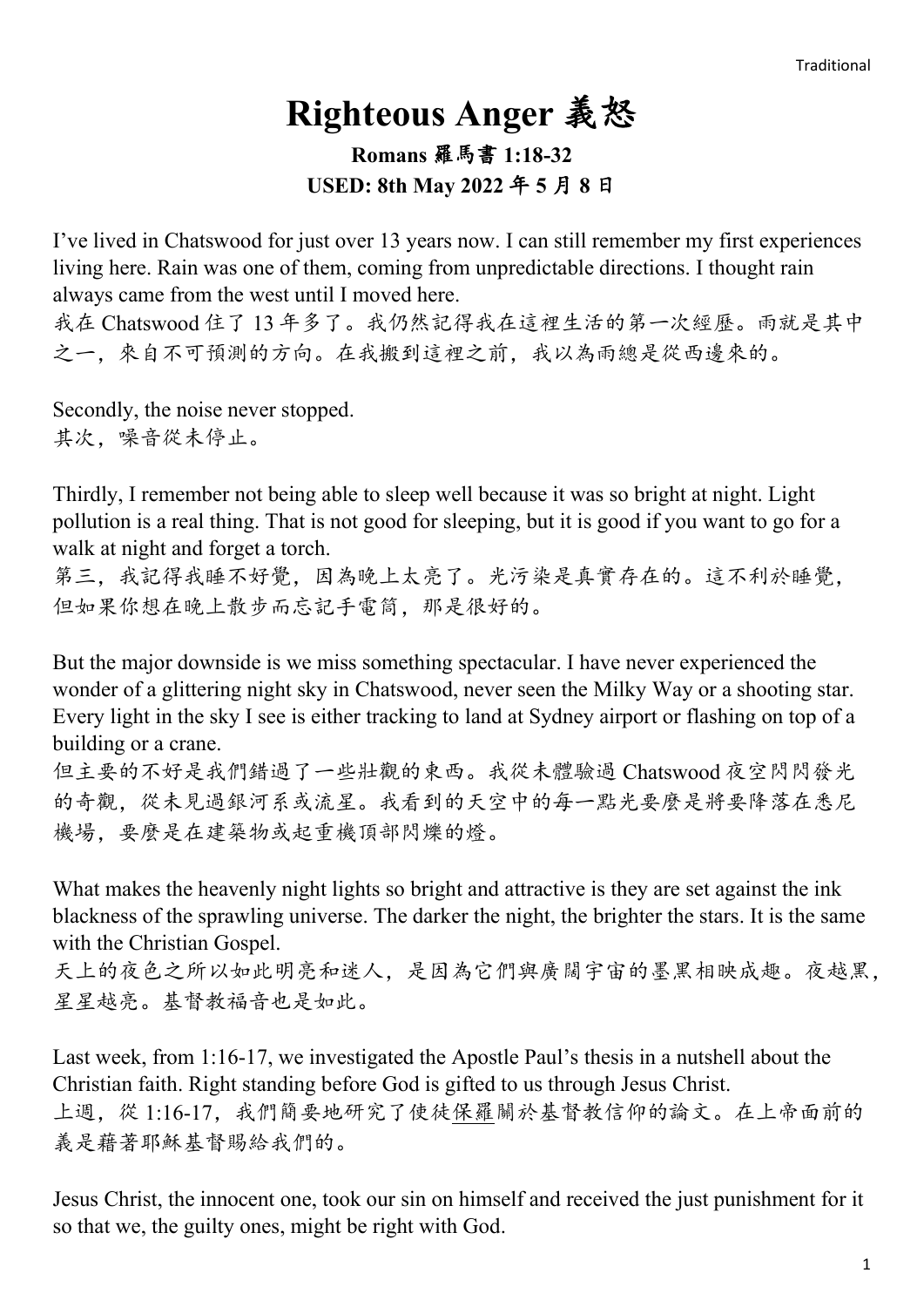耶穌基督,那無罪的,將我們的罪孽轉嫁到他自己身上,並為此接受了公正的懲罰, 這樣我們這些有罪的人就可以與上帝和好。

Why is receiving God's righteousness through Jesus Christ the only way to have a right standing with our Creator God? 為什麼藉著耶穌基督接受上帝的義是與我們的創造主上帝享有正確地位的唯一途徑?

We get the answer in 1:18-3:20. It is a long and devastating critique of human nature. A dark picture of humanity shows us why we cannot earn, deserve, or attain righteousness. And yet, it is against this spiritual backdrop of the blackest night that the light of good news of the Gospel shines even brighter.

我們在 1:18-3:20 得到答案。這是對人性的長而毀滅性的批判。一幅黑暗的人性圖景向 我們展示了為什麼我們無法賺取、配得或獲得義。然而,正是在這個最黑夜的屬靈背 景下,福音好消息的光芒更加閃耀。

## **REVEALING RIGHTEOUS ANGER** 揭露義怒

The end of last week's text is Paul's summary of the heart of Christianity: *I am not ashamed of the Gospel because it is the power of God that brings salvation to everyone who believes: first to the Jew, then to the Gentile. For in the Gospel, the righteousness of God is revealed —a righteousness that is by faith from first to last, just as it is written: "The righteous will live by faith."*

上週經文的結尾是保羅對基督教核心的總結:我不以福音為恥;這福音本是上帝的大 能,要救一切相信的,先是猶太人,後是希臘人。因為上帝的義正在這福音上顯明出 來;這義是本於信,以至於信。如經上所記:「義人必因信得生。」

In the original language, v.18 begins with the word "FOR". It flows out of verses 16-17. The connection shows us that the Gospel is necessary not simply to make us happy but because we have a big problem that needs to be resolved.

在原文中,第 18 節以「原來」一詞作開頭。是接著第 16-17 節。這種聯繫向我們顯明, 福音不僅是為了讓我們快樂,而且因為我們有一個大問題需要解決。

Paul's confidence, joy and passion for the good news rest on the assumption that all human beings are, apart from Jesus, under God's wrath. Without a clear understanding of God's righteous anger, the gift of righteousness to us in Jesus does not thrill, empower, or transform us.

保羅對福音的信心、喜悅和熱情建立在所有人,即除了耶穌之外,都在上帝的憤怒之 下這樣的假設之上。如果沒有對上帝義怒有一個清晰的理解,那麼在耶穌裡給我們的 義的禮物不會使我們激動、增強或改變我們。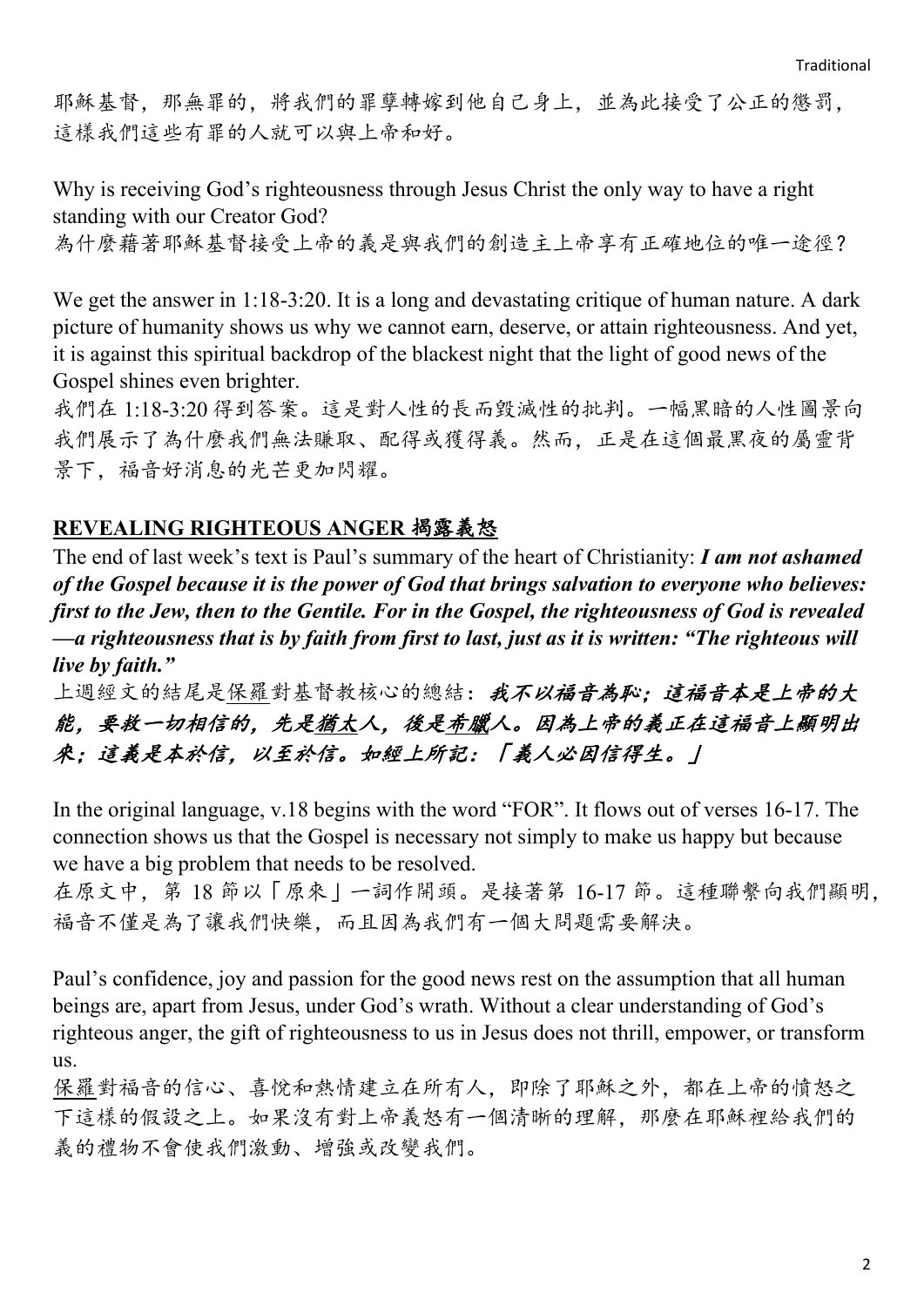God's anger against human sin is settled, fair, right, and present reality. In v.18, we are told God's wrath is BEING revealed, not it WILL be revealed. God's wrath is a reality now, which prompts two questions, why and how?

上帝對人類罪孽的憤怒是確定的、公平的、正確的和當前的現實。在第18節中,我們 被告知神的忿怒正在顯明,而不是將會顯明。上帝的憤怒現在成為現實,這引發了兩 個問題,為什麼以及如何?

Verse 18 tells us God is angry because of humanity's godlessness and wickedness. 'Godlessness' is a disregard for God and a breaking of that relationship, and 'wickedness' is a disregard for people and breaking that relationship.

第 18 節告訴我們,上帝憤怒是因為人的不虔不義。「不敬虔」是對上帝的漠視和對與 祂的關係的破壞,「不義」是對人的漠視和對與人的關係的破壞。

Mark 12:29-31 tells us that the greatest commandment is to love God and love people. Verse 19-20 says we are all responsible: *since what may be known about God is plain to them, because God has made it plain to them. For since the creation of the world God*'*s invisible qualities—his eternal power and divine nature—have been clearly seen, being understood from what has been made, so that people are without excuse.*

《馬可福音》12:29-31 告訴我們,最大的誡命就是愛神愛人。第 19-20 節說我們都有責 任:上帝的事情,人所能知道的,原顯明在人心裏,因為上帝已經向他們顯明。自從 造天地以來,上帝的永能和神性是明明可知的,雖然眼不能見,但藉著所造之物就可 以了解看見,叫人無可推諉。

The beginning of v21 goes so far as to say all human beings, everywhere and in all times, "knew God." God has made himself plain to them…since and in the creation of the world. Creation reveals a God of eternal power and divine nature. A God to whom we are utterly dependent and completely accountable.

第 21 節的開頭甚至說所有人, 無論何時何地, 「都知道上帝」。自從造天地以來, 上 帝是明明可知的。創造顯明了上帝的永能和神性。一位可以依賴,叫人無可推諉上帝。

Creation doesn't reveal everything to know about God, but it isn't hard to conclude that if the universe is great, then its maker is immensely great. Verse 18 says that we suppress that truth. If we suppress that truth, we will never understand who we are or why the world is as it is. 創造並沒有顯明關於上帝的一切,但不難得出結論,如果宇宙是偉大的,那麼它的創 造者就非常偉大。第 18 節說我們壓制了這個真理。如果我們壓制這個真相,我們將永 遠無法理解我們是誰或世界為何如此。

Paul says *we are without excuse*. As v21 says, every human knows God, but no human glorifies God or gives thanks to him. God's issue with humanity is not that we are rude or got bad manners. It's not that we forgot to say, 'thank you, 'please', 'pardon me.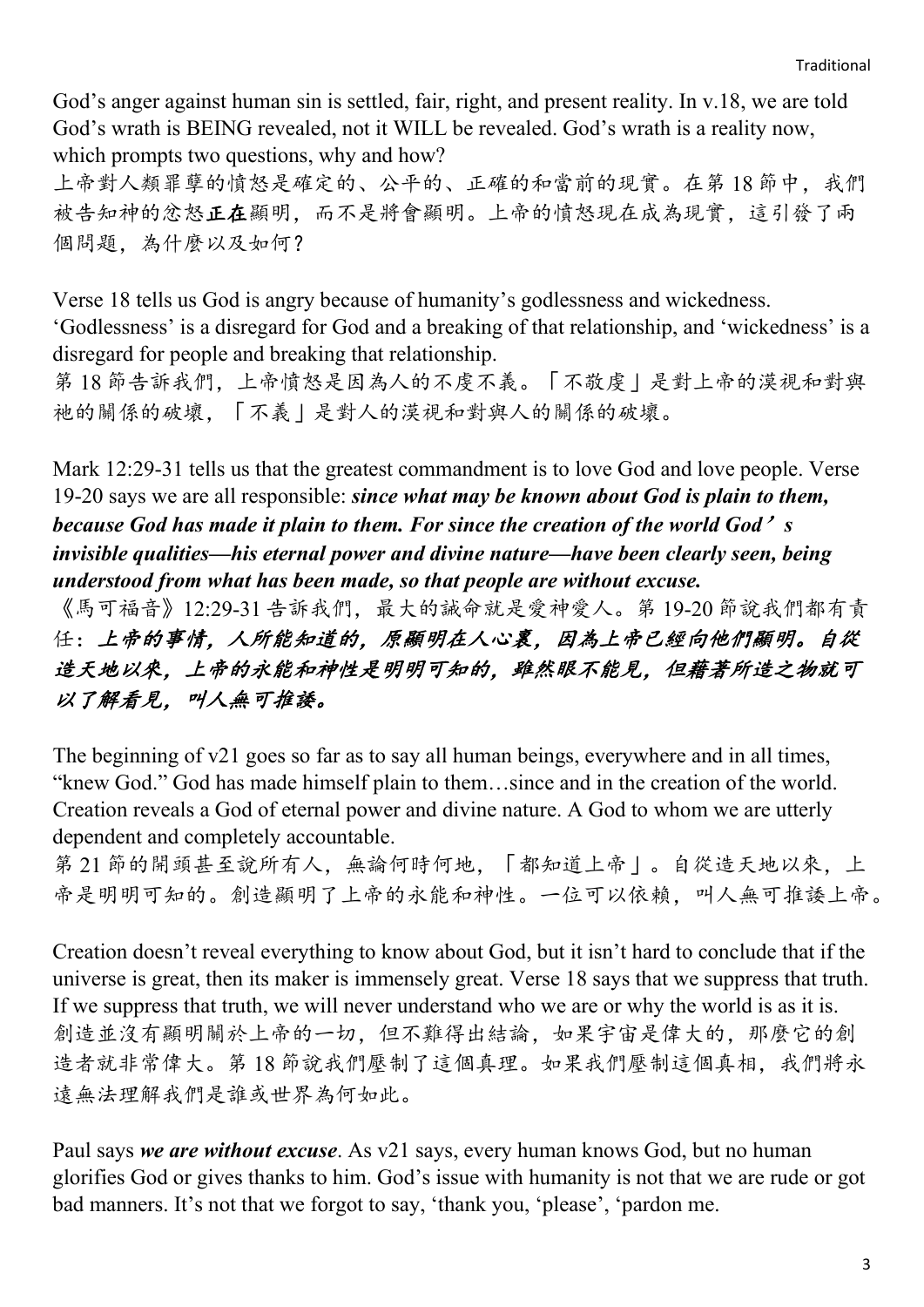保羅說叫人無可推諉。正如第 21 節所說,人類雖然知道上帝,卻不把他當作上帝榮耀 他,也不感謝他。上帝與人類的問題不是我們粗魯或不禮貌。並不是我們忘記說, 「謝謝你」,「請」,「原諒我」。

The issue is we are glory stealers. We take what God has made and pass it off as ours, which is another way of saying that we don't acknowledge our dependence upon our Creator and claim independence instead. We live under the illusion we call the shots and decide what is right and wrong.

問題是我們是榮耀竊取者。我們把上帝所造的東西當作我們的,這是我們不承認我們 對造物主的依賴,而是聲稱獨立的另一種說法。我們生活在意為我們可做主並決定什 麼是對什麼錯的幻覺之下。

What is interesting in these verses is what it says about how we practice this suppression of knowledge of God. We are made to worship God, and when we reject God, we don't stop worshipping. But we shift our worship to another object.

這段經文的有趣之處在於,它講述了我們是如何去壓制這個對上帝的知識。我們是為 了敬拜神而被造,當我們拒絕神時,我們不會停止敬拜。但是我們將崇拜轉移到另一 個對像上。

Have a look at v23: (they) **exchanged the glory of the immortal God for images made to look like a mortal human being and birds and animals and reptiles.**

看看第 23節: (他們) 將不能朽壞之上帝的榮耀變為偶像, 仿照必朽壞的人、飛禽、 走獸、爬蟲的形像。

It is there again in vv25: *They exchanged the truth about God for a lie, and worshiped and served created things rather than the Creator* 再次在第 25 節:他們將上帝的真實變為虛謊,去敬拜事奉受造之物,不敬奉那造物的 主

People are created for worship, and if they don't worship their Creator God, they will worship something else. There must be something that captures our attention and becomes our hope and security. It becomes our centre, the thing we must have for validation and worth. Whatever it is, we serve it.

人是為了崇拜而被造的,如果他們不崇拜他們的造物主上帝,他們就會崇拜別的東西。 一定有什麼東西能引起我們的注意,成為我們的希望和安全感。它成為我們的中心, 我們必須擁有的東西去驗證和價值。不管它是什麼,我們為它服事。

We give ultimate affection to a created and good thing rather than to God, who alone is worthy of ultimate affection. Rather than worshipping the immortal, we worship what he has made.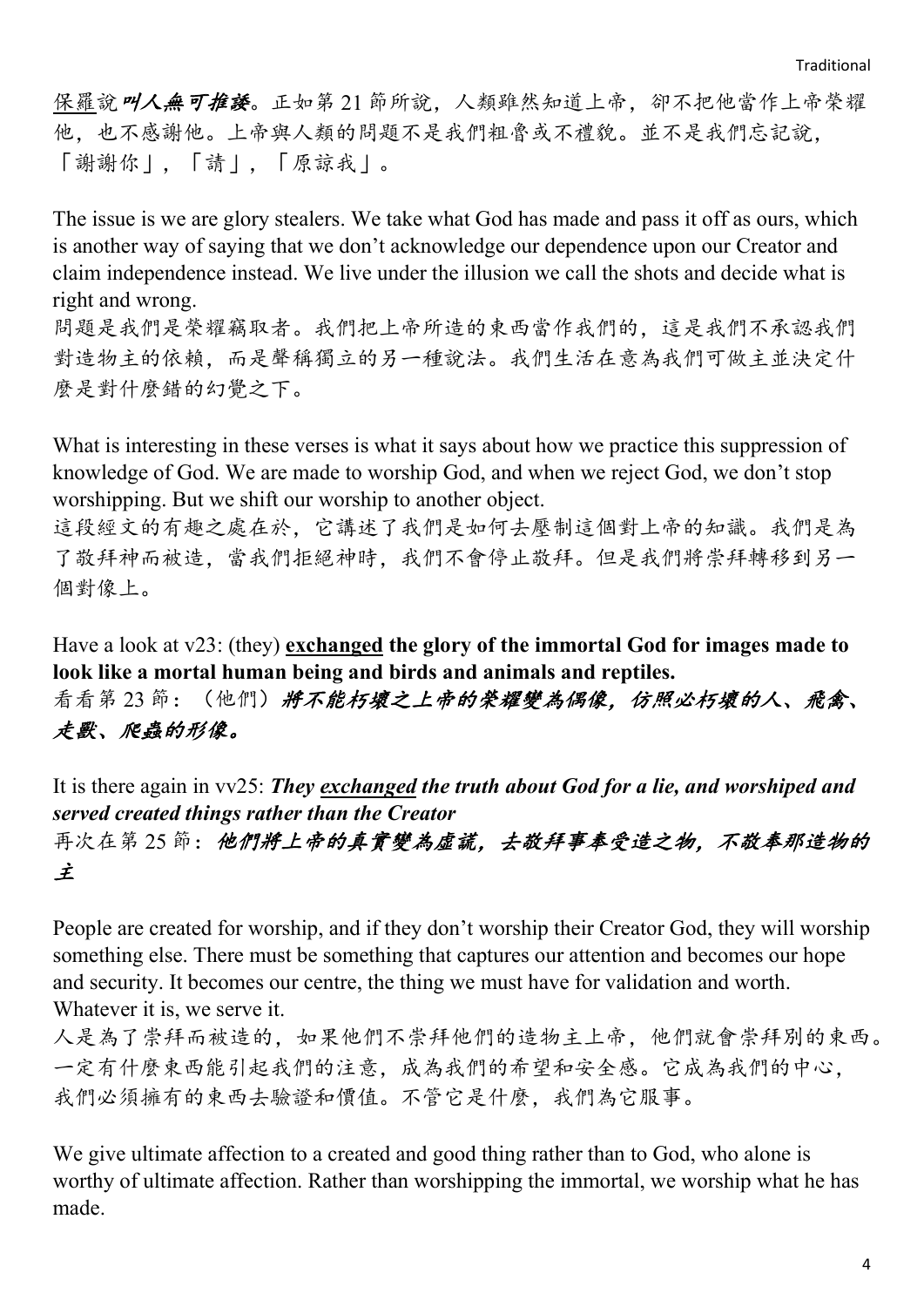我們將最終的愛意給予一個被創造的美好事物,而不是上帝,只有他才值得最終的愛 意。我們不崇拜不朽者,而是崇拜他所創造的。

Having built his case as to WHY God's anger is being revealed against humanity, Paul also explains HOW God's anger is being revealed in the present. Verse 24: *Therefore, God gave them over in the sinful desires of their hearts.*

在論證了為什麼上帝顯明對人類的憤怒之後,保羅還解釋了上帝的憤怒是如何在現在 顯明。第24節:所以,上帝任憑他們隨著心裏的情慾行污穢的事,以致彼此羞辱自己 的身體。

In that verse, the two words 'sinful desires' come from a single word in the original New Testament language, which means 'over-desire'. It means an all-controlling drive and longing. 在那節經文中,情慾這個詞在新約原文中是來自一個詞,意思是「過度渴望」。它意 味著一種控制一切的驅動力和渴望。

The main issue is not our desire for bad things but our -over-desires for good things. We turn good, created things into ultimate 'god' things. The worst thing that can happen to us is to be given what our hearts over-desire.

主要問題不是我們對壞事的渴望,而是我們對好事的「過度渴望」。我們將好的、被 創造的事物變成終極的「神」。可能發生在我們身上的最糟糕的事情就是得到我們內 心過度渴望的東西。

Not a Christian himself, Oscar Wilde summed it up well: *When the gods wish to punish us, they answer our prayers.*  不是基督徒的王爾德,總結得很好:當眾神想要懲罰我們時,他們會答應我們的祈禱。

God's judgement on godlessness and wickedness is to give us what we want. Since our hearts were made to be centred on God, since he is our Creator and provider of satisfaction and significance, every alternative we set our hearts on will not satisfy us.

上帝對不虔不義的審判是把我們想要的給我們。既然我們的心被造以上帝為中心,既 然他是我們的創造者和滿足和意義的提供者,每一個我們選擇的代替品的都不會滿足 我們。

God gives us over to whatever it is we have exchanged worship of God for. We will worship and serve those things. They will control us because they are not infinite, so they will not infinitely satisfy us. We will always want more.

上帝任憑我們隨著心裏去取代上帝來崇拜的任何東西。我們會敬拜和服侍這些東西。 他們會控制我們,因為他們不是無限的,所以他們不會無限地滿足我們。我們將永遠 想要更多。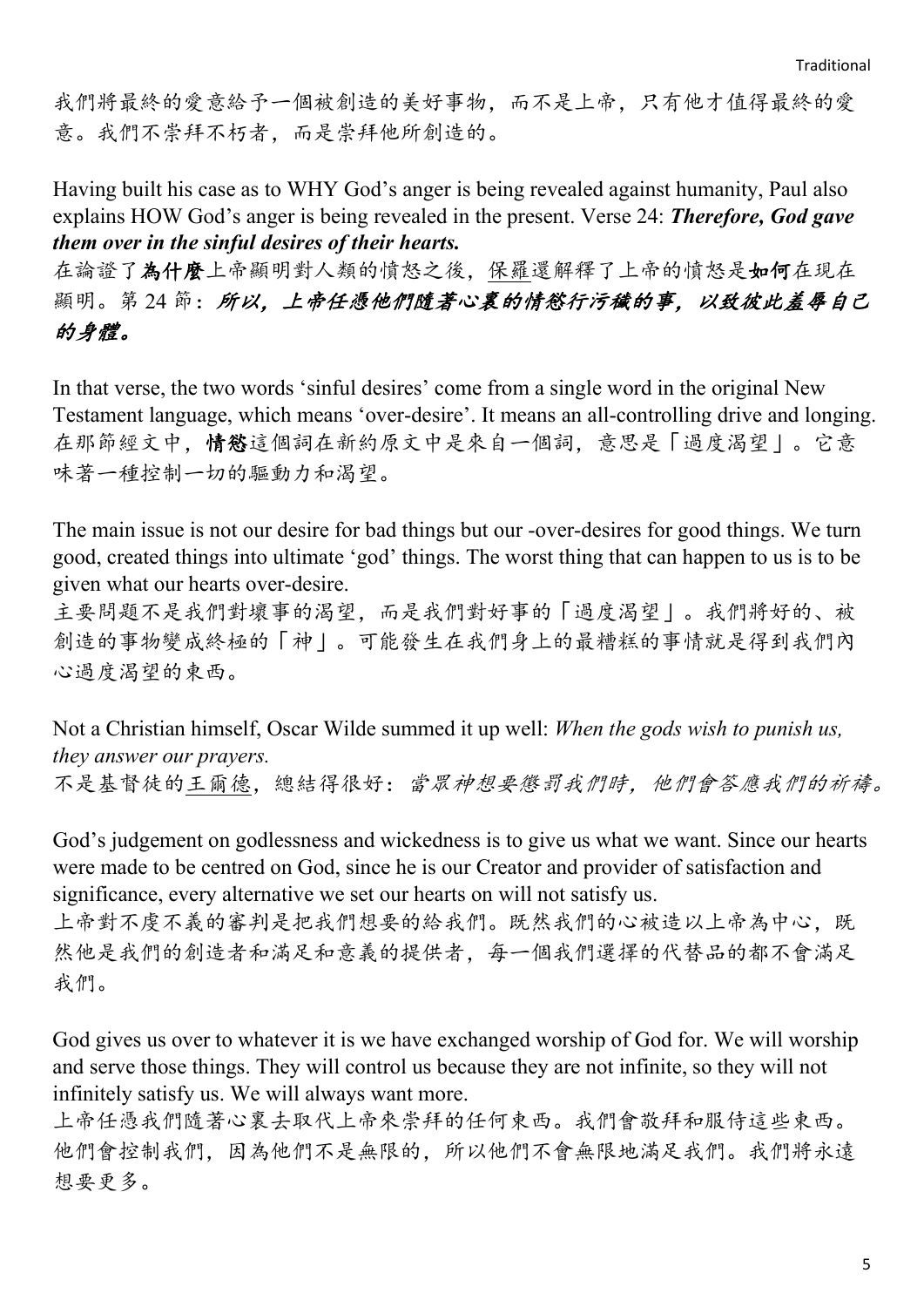The tragedy of humanity is we strive for and fail to find in the creation what we could simply receive and enjoy from the Creator. We suppress the truth, which would free and satisfy us. 人類的悲劇在於,我們努力追求卻未能在創造中找到我們可以簡單地從造物主那裡得 到和享受的東西。我們壓制那會使我們自由和滿足的真理。

## **REVEALING THE CONSEQUENCES OF SIN** 顯明罪的後果

Until v24, Paul has been focusing on humanity's vertical relationship with our Creator. While not everything about him is obvious, he has made his presence and power known in the fabric of what he has made.

直到第 24 節,保羅一直關注人類與造物主的垂直關係。雖然並非關於他的一切都是顯 而易見的,但他已經在他所創造的結構中展現了他的存在和永能。

Sin is where we suppress the truth and give honour to created things instead of honouring him by living in dependent gratitude. It all started in Genesis 3, at the beginning of the Bible, with the very first people God created.

罪惡是我們壓制真理並尊敬受創造之物,並沒有藉著生活在依賴的感恩中來尊敬他。 這一切都始於在聖經的開頭的《創世記》第 3 章,上帝創造的第一對人類那裡。

Sin doesn't just ruin our relationship with God. It ruins everything. Damaging our vertical relationship with God also damages our horizontal relationships with people. 罪不僅破壞了我們與上帝的關係。並毀壞了一切。破壞我們與上帝的縱向關係也會破 壞我們與其他人的橫向關係。

The word 'EXCHANGED' is key in understanding what sin is in v23 & 25. We exchange the Creator God for a created thing and make it our 'god'. It is an upheaval of the created order. This exchanging and disordering of creation continue because of the fracturing of our relationship with God.

「變為」這個詞是理解第 23 和 25 節中的罪的關鍵。我們將真實的上帝變為被造物, 並使其成為我們的「神」。去敬拜事奉受造之物,不敬奉那造物的主,這是對已創建 秩序的劇變。由於我們與上帝的關係破裂,這種創造的變換和混亂繼續存在。

Verses 26 and 27: *Because of this, God gave them over to shameful lusts. Even their women exchanged natural sexual relations for unnatural ones. In the same way the men also abandoned natural relations with women and were inflamed with lust for one another. Men committed shameful acts with other men and received in themselves the due penalty for their error.*

第 26 和 27 節: 因此,上帝任憑他們放縱可羞恥的情慾。他們的女人把自然的關係變 成違反自然的;*27* 男人也是如此,放棄了和女人自然的關係,慾火攻心,男的和男的 彼此貪戀,行可恥的事,就在自己身上受這逆性行為當得的報應。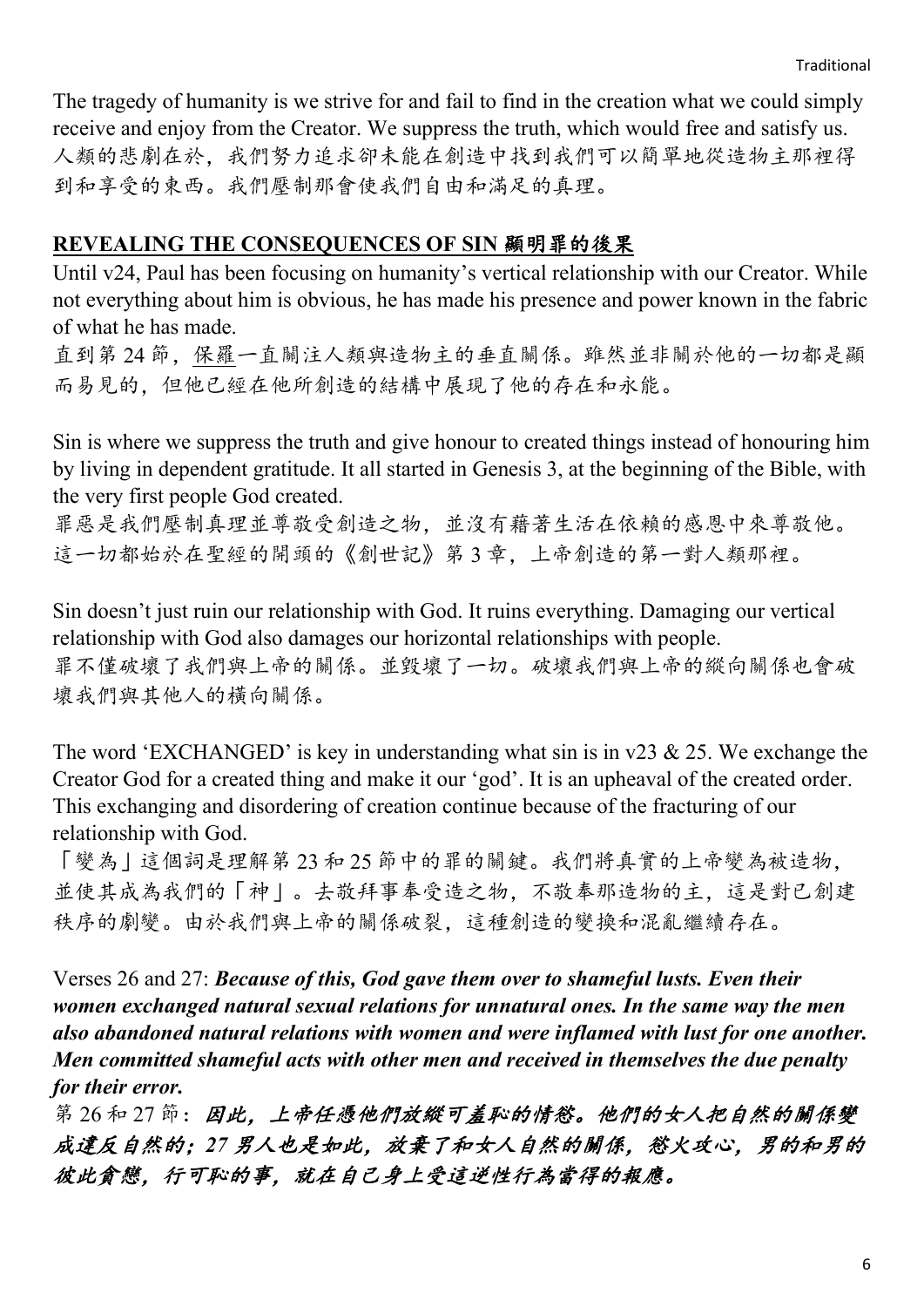Verses 26 and 27 are one of the more controversial passages in the Bible and the longest passage in the Bible on homosexuality.

第 26 和 27 節是聖經中最具爭議的段落之一,也是聖經中關於同性戀的最長的段落。

More recently, many have attempted to suggest that the traditional understanding of these verses is mistaken.

最近,許多人試圖顯明對這些經文的傳統理解是錯誤的。

For instance, there is the suggestion that these verses refer to people who act against their OWN nature. However, the reference to 'unnatural relations' in  $vv26 \& 27$  is literally 'against nature' in the original language.

例如,有人建議這些經文指的是那些違背自己本性行事的人。然而,在 26和 27 節中 提到的「違反自然的關係」在原文中是字面上就是指「違反自然」。

That is, homosexual practice is a violation of the created nature of God. 也就是說,同性戀行為違反了上帝的創造本質。

Another argument is that Paul only refers to promiscuous homosexual sex and not long-term settled relationships. However, there is nothing in the text to suggest Paul only has some kinds of homosexual acts in mind.

另一個論點是,保羅只指濫交的同性戀性行為,而不是長期穩定的關係。然而,文本 中沒有任何內容顯明保羅只考慮了某種同性戀行為。

As a cultured and travelled Roman citizen, Paul would have been very familiar with longterm, stable, loving relationships between same-sex couples. Yet, that does not stop him from identifying them as not the Creator's intention for human flourishing. 作為一個有教養和遊歷的羅馬公民,保羅應該非常熟悉同性伴侶之間長期、穩定、充 滿愛的關係。然而,這並沒有阻止他將它們認定為不是造物主對人類繁榮的意圖。

Paul says: *Here is a way in which God has, in his righteous, settled, just anger for human sin, given humans over to their over-desires, and to experience its consequences*. 保羅說:這是一種,上帝以他對人類罪的義、堅定、公正的憤怒,讓人類任憑他們過 度的慾望,並經歷其後果的方式。

This is how the end of v.27 should be understood. The *due penalty for their error* in v27 is simply reaping the results of exchanging God for a lesser thing, our idolatry, which means whatever the 'due penalty' is, it is not restricted to homosexuality. There is a 'due penalty' for all sin.

第 27 節的結尾就是應該這樣理解。在 27 節中的受這逆性行為當得的報應就是收到以 較低劣的東西來了取替上帝的結果,即我們的偶像崇拜,這意味著無論「當得的報應」 是什麼,都不限於同性戀。所有的罪都有一個「當得的報應」。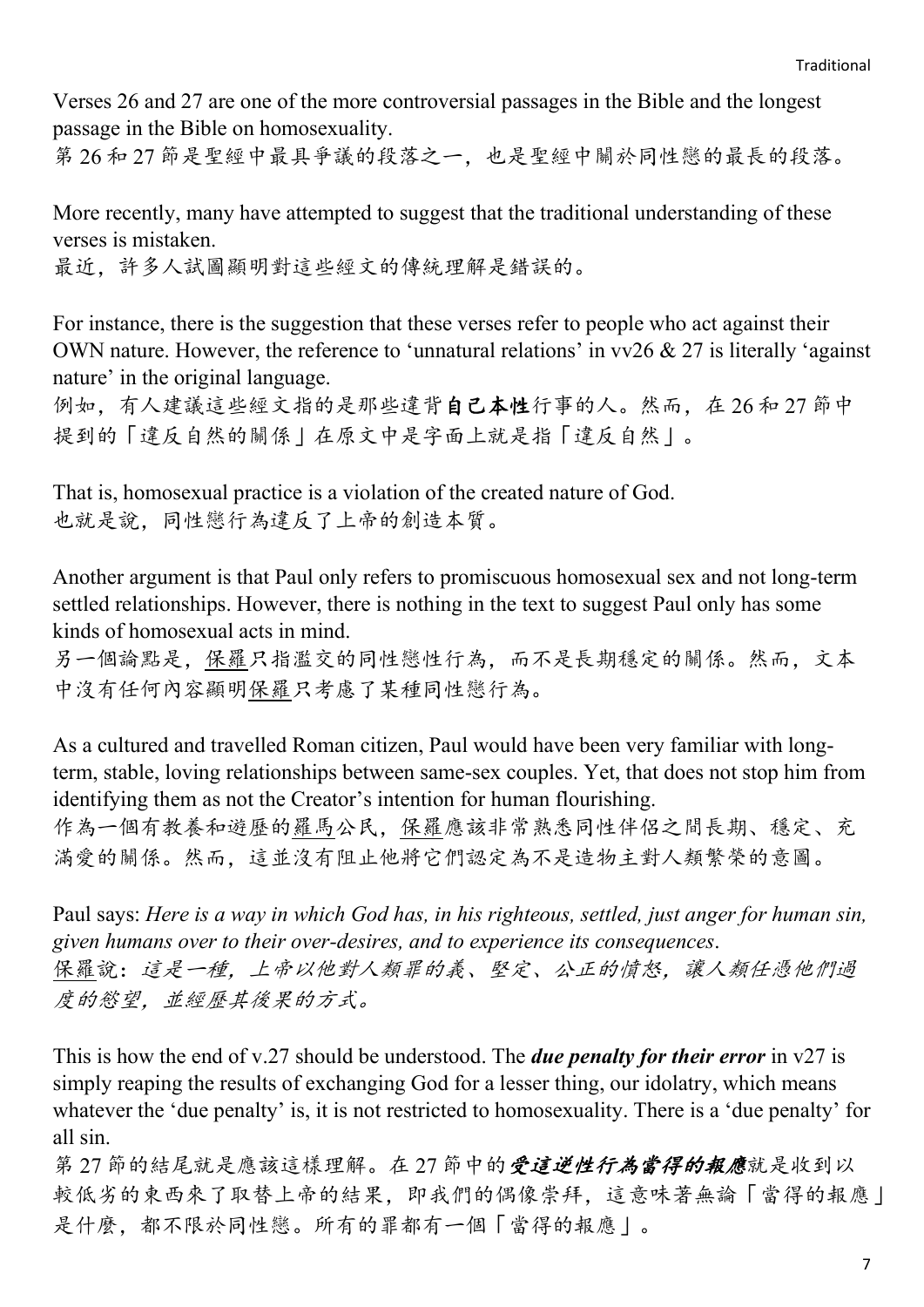The Bible is clear, both in the Old Testament and New Testament, that practising homosexual sex as a settled, unrepentant pattern of behaviour is indicative of an attitude of rejection of Jesus' lordship. According to 1 Corinthians 6, this leaves people outside of his kingdom but never beyond the reach of his mercy.

聖經在舊約和新約中都清楚地顯明,將同性戀作為一種固定的、不悔改的行為模式顯 明了一種拒絕耶穌主權的態度。根據《哥林多前書》6 章,這些人都不能承受上帝的 國,但不會是永遠超出他憐憫的範圍。

Much more could be said, but I want to make two observations. Firstly, notice that the first thing Paul highlights in these verses is all sex outside of the biblical definition of marriage in v24 before he gets to homosexual sex in vv26  $& 27$ .

可以說的更多,但我想說兩點。首先,請注意保羅在這些經文中強調的第一件事是在 第 24 節中的在聖經婚姻定義之外的所有的性行為,然後他才在第 26 和 27 節中談到同 性戀的行為。

Both result in and are an outworking of God's 'giving over' judgement. All forms of sex outside of a marriage between a man and woman are in view here. All are a form of exchanging God's good order and are therefore idolatry. All result in a 'due penalty'. 兩者都是上帝任憑他們放縱所導致的判斷結果。男人和女人之間的婚姻之外的所有形 式的性行為包括在這裡。所有這些都是將上帝的真實變為虛謊,去敬拜事奉受造之物, 不敬奉那造物的主的一種形式,因此都是偶像崇拜。所有這些都會導致受這逆性行為 「當得的報應」。

Let me take this point further. Elsewhere in Paul's letters, he mentions other examples of idolatrous behaviour. In Colossians 3:5, he calls GREED idolatry. Greed is the over-desire for more. Greed is as indicative of idolatry as sexual immorality.

讓我進一步說明這一點。在保羅的其他書信,他提到了其他拜偶像的例子。在《歌羅 西書》3:5,他稱貪婪為拜偶像。貪婪是對更多的過度渴望。貪婪與性不道德一樣是拜 偶像的象徵。

I'll go even further. In Galatians 4:8-9, Paul addresses Christians who had been pagans before they came to trust in Jesus and were now tempted to take on all the Jewish religious laws to be saved.

我會更進一步。在《加拉太書》4:8-9 中,保羅向那些在信靠耶穌之前曾是異教徒,現 在很想去接納所有的猶太宗教律法以求得救的基督徒說話。

He says: *Formerly, when you did not know God, you were slaves to those who by nature are not gods. But now that you know God—or rather are known by God —how is it that you*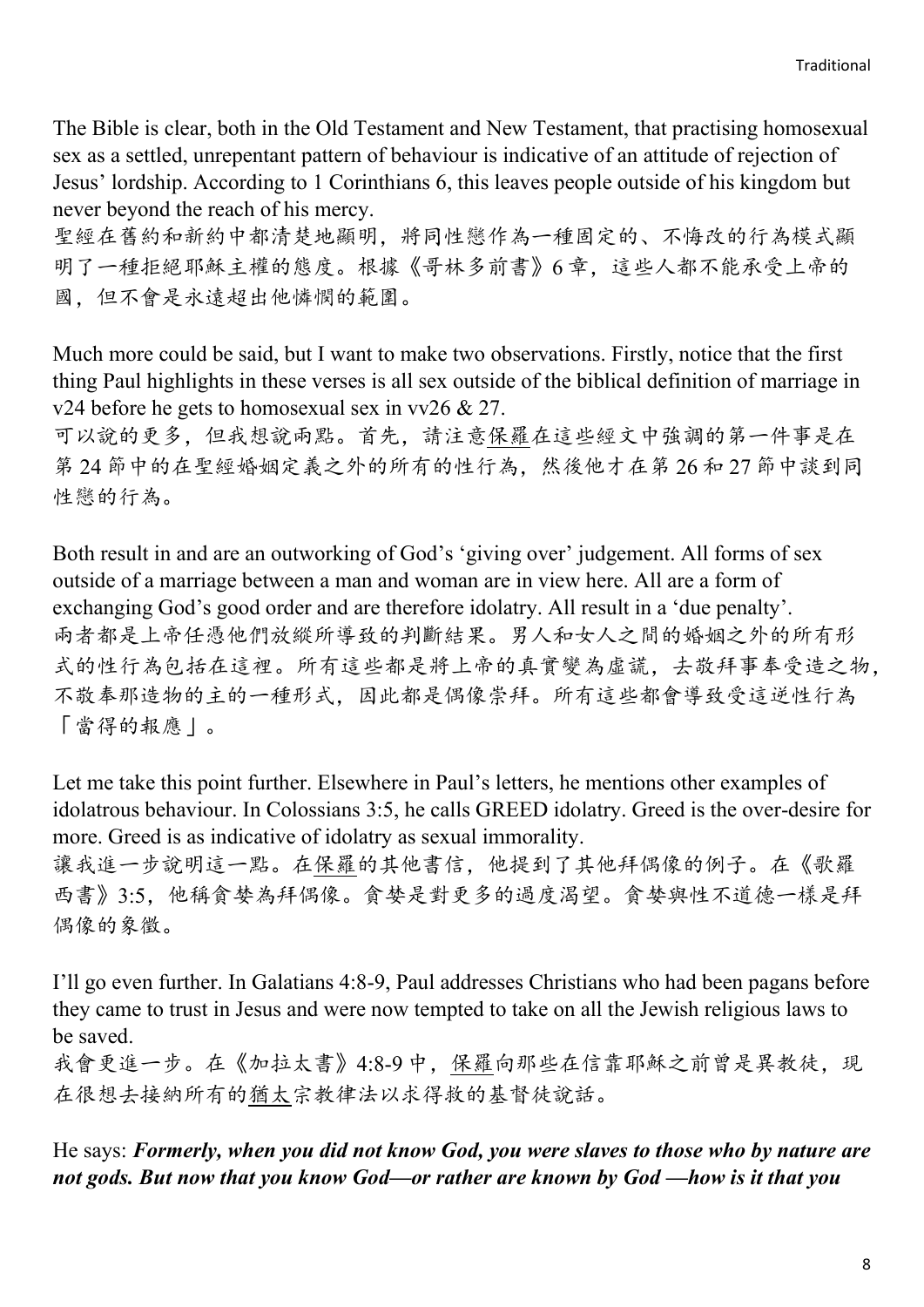*are turning back to those weak and miserable forces? Do you wish to be enslaved by them all over again?*

他說:但從前不認識上帝的時候,你們是給那些本來不是上帝的神明作奴隸;*9* 現在 你們既然認識上帝,更可說是被上帝所認識的,怎麼還要轉回那懦弱無用的粗淺學說, 情願再給它們作奴隸呢?

His point is that seeking blessing and salvation through biblical morality and religious practice is just as much idolatry as greed and all forms of sexual sin. We worship what we think we need to give us fulfilment.

他的觀點是,藉著聖經道德和宗教實踐來尋求祝福和救贖,與貪婪和所有形式的性犯 罪一樣。都是偶像崇拜。我們崇拜我們認為需要用來給我們成就的東西。

If we do not worship our Creator God, we will worship something else – sexual gratification, increasing our wealth and possessions and practising religion. The point is that none of these is more or less serious than the others.

如果我們不敬拜我們的造物主上帝,我們就會拜別的東西——性滿足、增加我們的財 富和財產以及實踐宗教。關鍵是,這些都與其他同樣的嚴重。

This leads me to the second observation: while homosexual sin is NOT the worst sin, it is a sin. All sexual immorality is sinful, and he will list more sins in the following verses. He calls all these acts 'wickedness' that flow out of our rejection of the truth about God. 這使我想到第二個觀察:雖然同性戀罪不是最嚴重的罪,但它仍是一種罪。所有的淫 亂的行為都是罪惡的,他將在下面的經文中列出更多的罪惡。他將所有這些行為稱為 「邪惡」,這些行為源於我們拒絕有關上帝的真理。

The line I want us to walk as a church is to have such confidence in God and his word that we call sin what he calls sin.

我希望我們作為一個教會走的路線是對上帝和他的話語有這樣的信心,以至於我們把 他稱之為罪的稱為罪。

I want to avoid the error of some churches, possibly in a desire for relevance, and to be welcoming and loving to homosexual people who have downplayed or denied the clear teaching of Scripture on homosexuality.

我想避免一些教會,可能是出於渴望入流,並為歡迎和愛那些淡化或否認聖經關於同 性戀的明確教導的同性戀者的錯誤。

I also want to avoid the error of those who take the Bible seriously on homosexuality but do so in a very self-righteous way. For them, this sin is THE sin that really matters. They may not do it overtly, but they speak and live as if it is.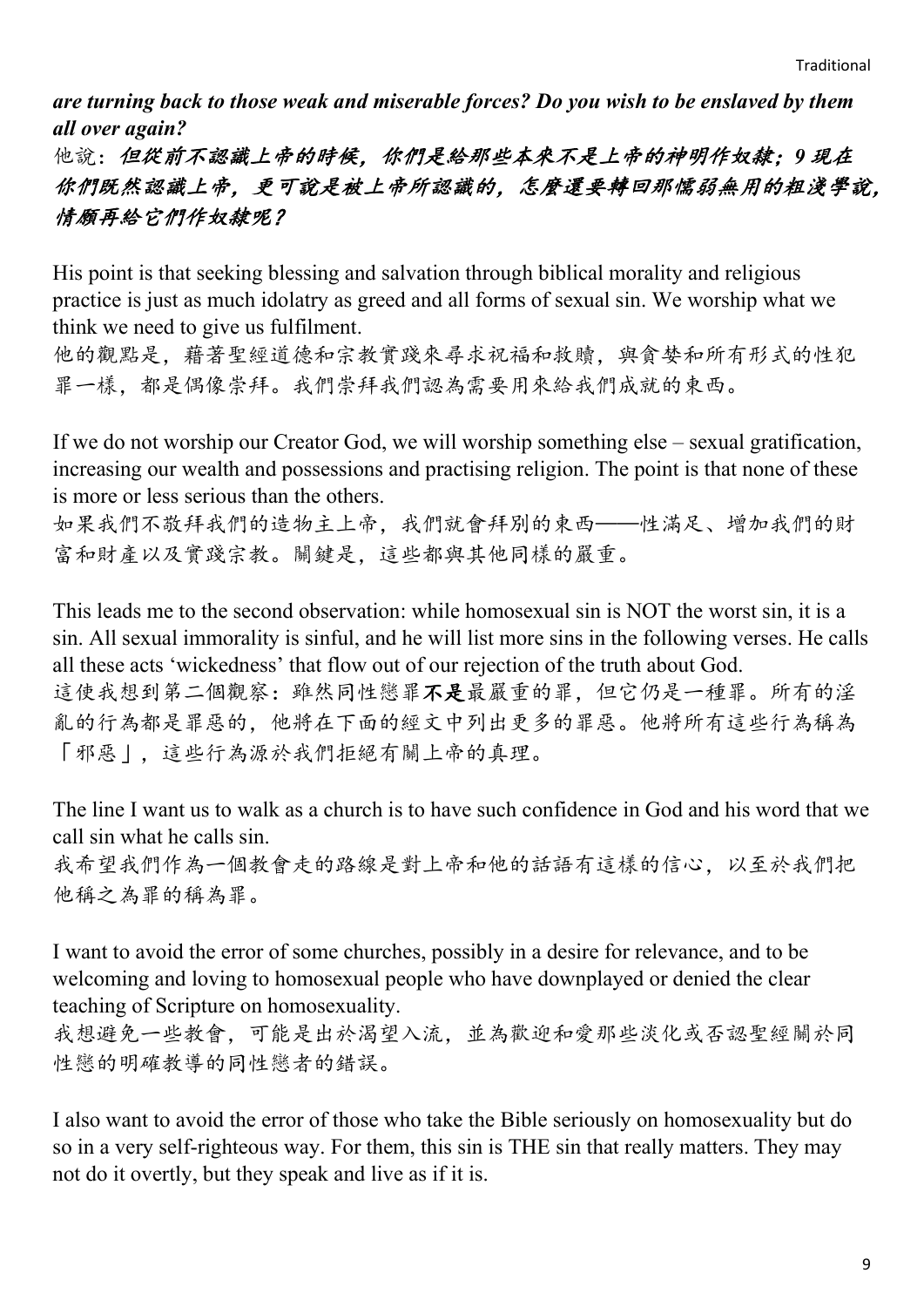我也想避免那些以非常自以為是的方式認真對待聖經的人的錯誤。對他們來說,這個 罪是最真正嚴重的罪。他們可能不會公開地表示,但他們說話和生活行為顯明像是那 樣。

They do not seek to love and welcome gay people, but they seek to love and get alongside their Hindu neighbours or friends who are committing adultery or other sexual sins. 他們不尋求愛和歡迎同性戀者,但他們尋求愛並與在犯姦淫或淫亂的印度教鄰居或朋 友相處。

Romans 1 is not doing either here. He is not saying: that *it doesn't matter what you do. God is okay with it so long as you are happy*. But he is also NOT saying*: What you do matters so much that I don't want to love or witness to you as if you are somehow beyond the Gospel and God's mercy.*

《羅馬書》1 章兩者都不是。他並不是說:你做什麼都無所謂。只要你快樂,上帝就 可以接受。但他也沒有說:你所做的事情如此重要,以至於我不想愛你或對你作見證 如果你是有任何超出了福音和上帝的憐憫的人。

You can always tell if the latter is your attitude because you see homosexuality as a perversion. Still, you don't think your gossip, lying, boasting, pride, greed, anger, or impatience is a perversion or depravity.

你總是可以分辨出後者是否是你的態度,因為你認為同性戀是一種變態。儘管如此, 你並不認為你的閒話、說謊、吹噓、驕傲、貪婪、憤怒、不耐煩是一種變態或墮落。

The first step needed to break through to gospel hope, joy, and freedom is to confront our sinfulness. We need to come to the place where we realise, like Paul in 1 Timothy 1:15, that I am the worst sinner I know. If Jesus would come and die for my sin, then there is no one he would not die for.

要突破福音的希望、喜樂和自由所需的第一步是面對我們的罪惡。我們需要來到,像 保羅在《提摩太前書》1:15 中那樣意識到的地方。在罪人中我是個罪魁。如果耶穌會 來為我的罪而死,那麼他就不會不為任何人而死。

## **SEEING OURSELVES** 看到我們自己

That means, my final point in your outline, we must see ourselves in this text. Romans 1 is not about some people. It is about all of us, one way or another. 這意味著我來到了在你大綱中的最後一點,我們必須在本文中看到自己。《羅馬書》1 章不是關於某些人的。它是無論如何都是關於我們每一個人。

In vv28-32, we have an unsettling list but not an exhaustive one of the outworking of idolatry. It's the outworking of suppressing the knowledge of God, or as v.28 says, not thinking *it worthwhile to retain the knowledge of God.*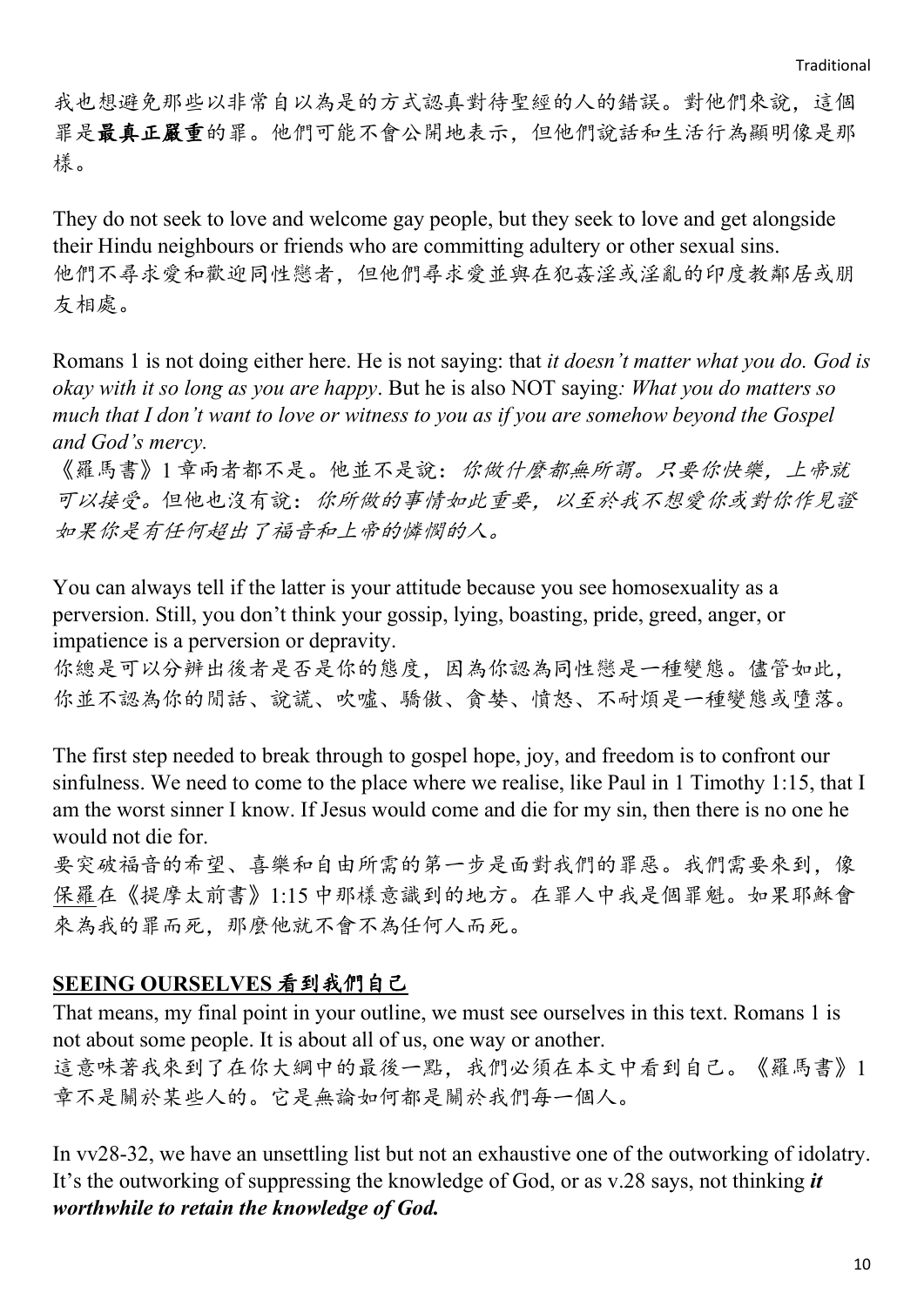在 28-32 節中,我們有一個令人不安,但不是一個詳盡的拜偶像的結果的清單。這是 壓制知道上帝的結果,或者如第28節所說,故意不認識上帝。

The list is all-encompassing. It includes economic disorder in v29 with GREED. Again in v.29, there is a social disorder with MURDER, STRIFE, DECEIT and MALICE. In v30, there is a family disorder with DISOBEYING PARENTS. In v31, the further relational disorder is expressed as SENSELESS, FAITHLESS, HEARTLESS, and RUTHLESS. 這份清單包羅萬有。它包括29節中的貪婪的經濟混亂。再次在第29節中,惡毒,兇 殺、紛爭、詭詐是一種社會的混亂。在 30 節中,忤逆父母的家庭混亂。在 31 節中, 進一步的關係障礙表示為頑梗不化的、言而無信的、無情無義的、不憐憫人的。

This points to what is known as the Christian doctrine of total depravity. It means that sin has touched every part of who we are and everything we do. It doesn't mean we are as bad as we could be because God's grace to all people is he doesn't hand us over to the full extent of our sin.

這指向了所謂的完全墮落的基督教教義。這代表罪已經觸及了我們的每一部分以及我 們所做的每一件事。這並不意味著我們盡可能地糟糕,因為上帝對所有人的恩典是, 他沒有放任我們到我們的罪的全部程度。

This is a dark view of humanity, but it does fit into the reality of the world we live in. Every religion and system of thinking must account for the awesomeness of the universe, the goodness of which people are capable, and the brokenness of the world, our societies, and our lives and relationships.

這是對人性的黑暗看法,但它確實符合我們生活的世界的現實。每一種宗教和思想體 係都必須解釋宇宙的偉大,人類能夠做到的善良,以及世界、我們的社會、我們的生 活和人際關係的破碎。

Why is there so much beauty? Why is it so flawed? The Bible's answer is GOD. In the beauty of the world, we are to see God's existence, and in the brokenness of the world, we are to see God's justice which ultimately takes us to the cross of Jesus Christ, where both of those things collide to display God's mercy towards us.

為什麼有這麼多的美麗?為什麼有這麼多缺陷?聖經的答案是上帝。在世界的美好中, 我們要看到神的存在,在世界的破碎中,我們要看到神的義,最終把我們帶到耶穌基 督的十字架上,這兩者碰撞在一起,展現了神對我們的憐憫。

This dark view of humanity also draws us into it—every one of us. There is no 'us' and 'them'. These verses blow away self-righteous pride. If this doesn't do it for you, come back next week where Paul turns his guns on the religious, moral person. The thing is, selfrighteousness is always self-condemnatory, and it is the playing field of the moralist.